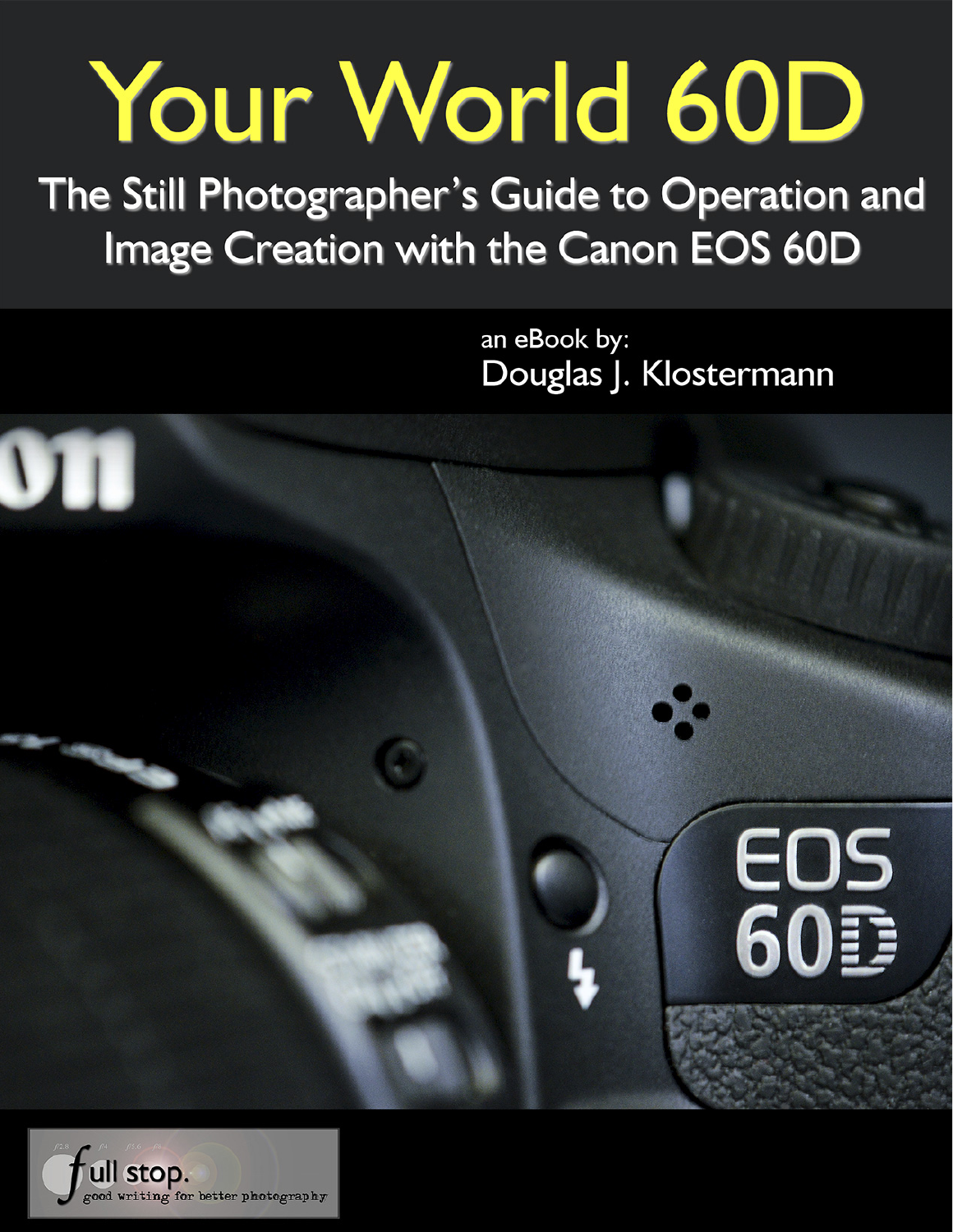# Your World 60D

# The Still Photographer's Guide to Operation and Image Creation with the Canon EOS 60D

by Douglas J. Klostermann

Full Stop. *good writing for better photography*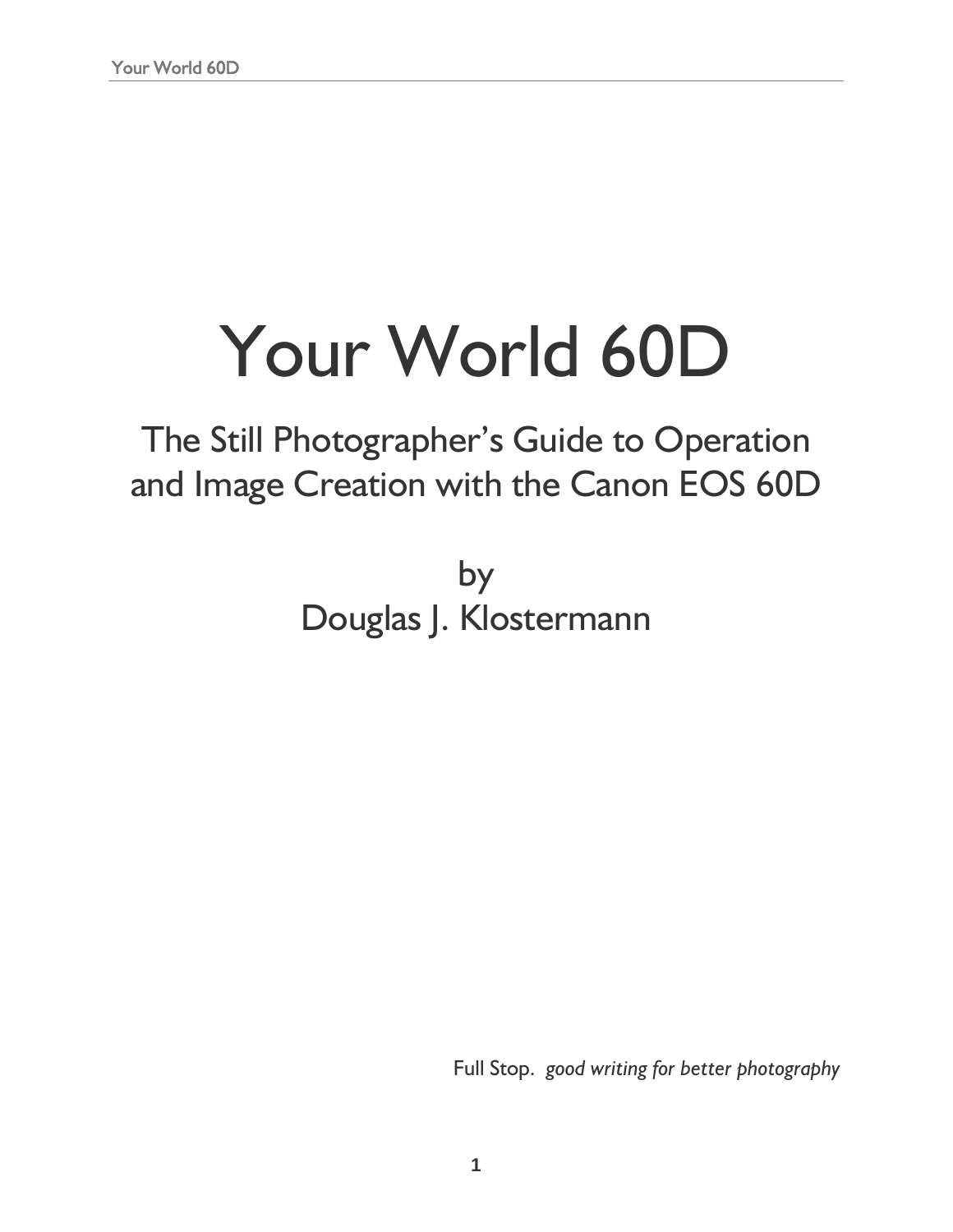All rights reserved. This e-book is licensed for your personal enjoyment only and may not be resold or given away. No part of this book may be reproduced or transmitted in any form or by any means, electronically or in print, without expressed permission from the author. Every effort has been made to make this e-book as accurate as possible, but no warranty of fitness is implied. The information is provided on an as-is basis. The author shall have no liability or responsibility with respect to any loss or damages arising from the information provided in this e-book including but not limited to the use of any of the materials or methods described, the products, retailers, Internet web sites, or links provided.

All contents including cover design, text, and photographs, with the exception of products, brands, and logos, are copyright by the author. All products, brands, and logos are property of the respective companies and websites. Use of terms which are trademarks or service marks in this e-book should not be regarded as affecting the validity of any trademark or service mark.

Douglas Klostermann is a participant in the Amazon Services LLC Associates Program, an affiliate advertising program designed to provide a means for sites to earn advertising fees by advertising and linking to amazon.com.

Copyright 2012 Douglas J. Klostermann Cover design and photograph by the author.

**Your World 60D** *The Still Photographer's Guide to Operation and Image Creation With the Canon EOS 60D* by: Douglas J. Klostermann ISBN: 978-1-4524-2300-5 Version 3.0 March 2012

Author's website: [www.dojoklo.com](http://www.dojoklo.com/) Author's blog: [http://blog.dojoklo.com](http://blog.dojoklo.com/)

Published by Full Stop. *good writing for better photography* A division of Douglas J. Klostermann Photography Cambridge, MA 02138 USA [http://www.dojoklo.com/Full\\_Stop/](http://www.dojoklo.com/Full_Stop/)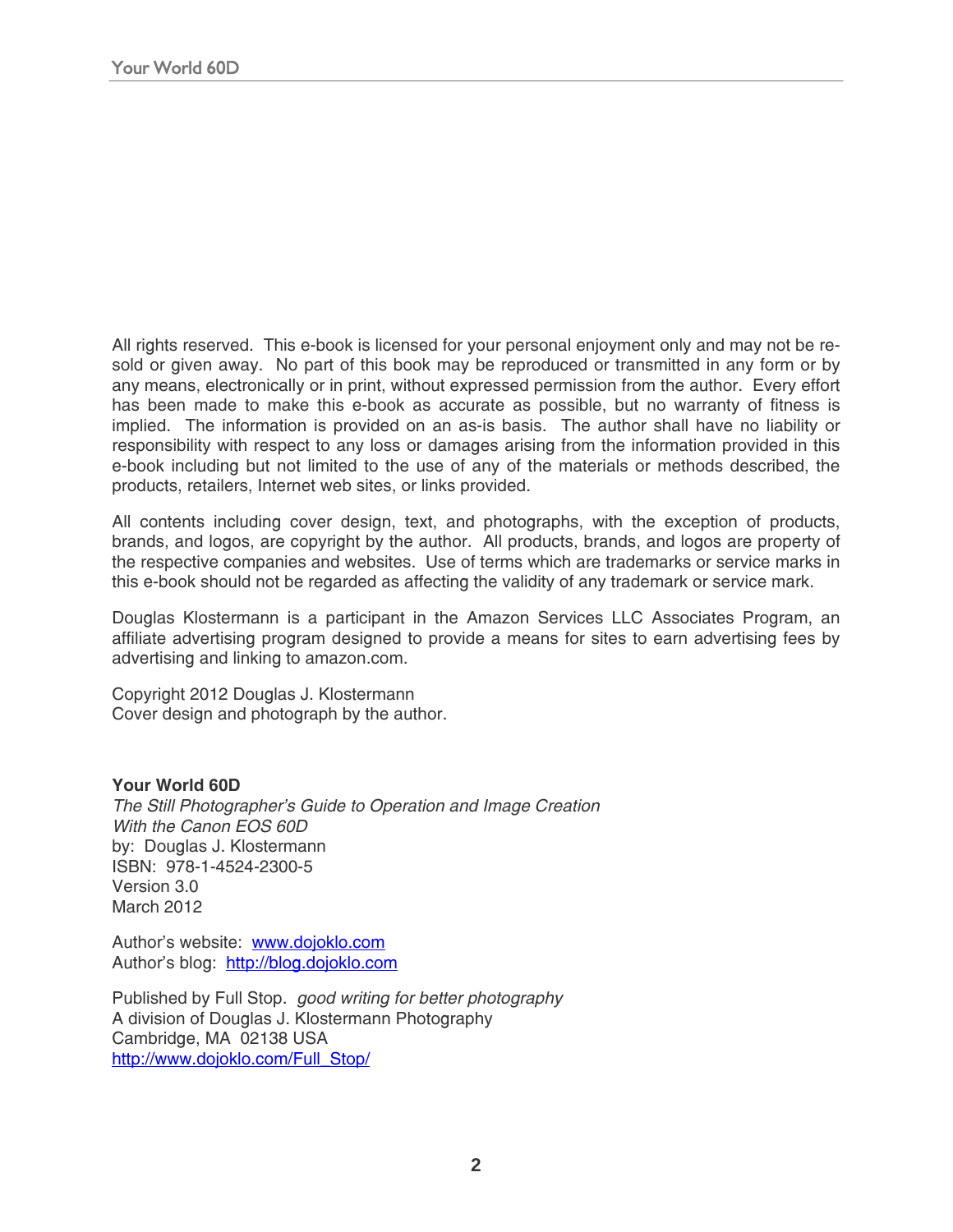## **CONTENTS**

| 3.4b Aperture Priority Mode (Av) and Shutter Priority Mode (Tv) 41 |  |
|--------------------------------------------------------------------|--|
|                                                                    |  |
|                                                                    |  |
|                                                                    |  |
|                                                                    |  |
|                                                                    |  |
|                                                                    |  |
|                                                                    |  |
|                                                                    |  |
|                                                                    |  |
|                                                                    |  |
|                                                                    |  |
|                                                                    |  |
|                                                                    |  |
|                                                                    |  |
|                                                                    |  |
|                                                                    |  |
|                                                                    |  |
|                                                                    |  |
|                                                                    |  |
|                                                                    |  |
|                                                                    |  |
|                                                                    |  |
|                                                                    |  |
|                                                                    |  |
|                                                                    |  |
|                                                                    |  |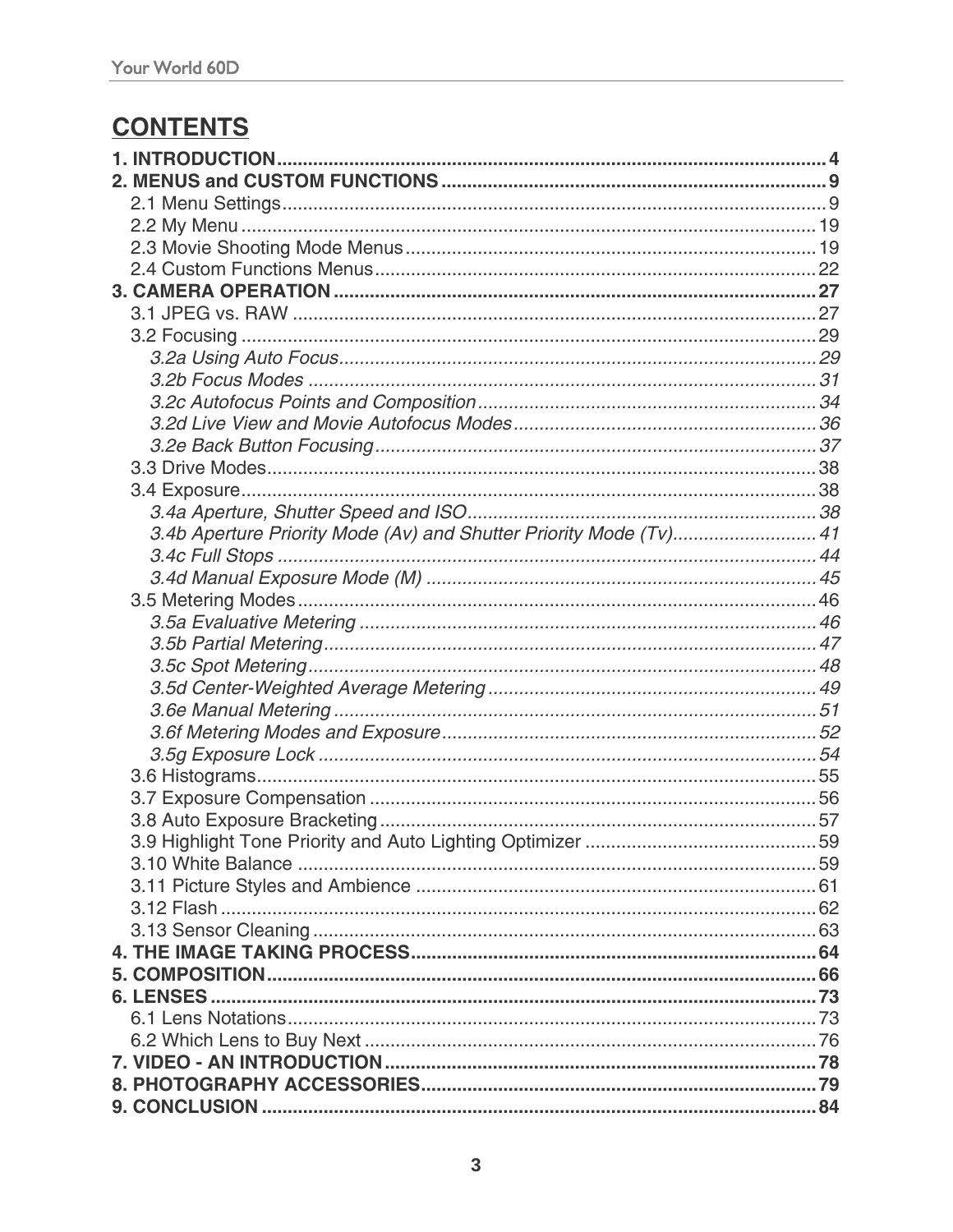### <span id="page-4-0"></span>**1. INTRODUCTION**

With the introduction of the 60D, Canon has continued its well respected line of powerful and versatile digital SLR cameras. Boasting features such as an 18 megapixel sensor, 63-zone dual-layer exposure metering system, high ISO performance, and Digic 4 image processor, the 60D shares many of the capabilities of Canon's higher-end models. And with its 5.3 frames per second shooting speed, articulating high resolution rear LCD Monitor, and customization options it has the ability to meet most any dedicated photographer's needs. The Canon 60D is a powerful, advanced tool for digital photography and is fully capable of capturing professional quality images in most any situation you wish to use it.

But it is merely a tool.

It is up to you to make use of its features and capabilities to create the images you envision. While the camera's manual can tell you about the settings and controls and how they function, this guide will build upon that and tell you when and why you want to use them. Every button, menu item, and Custom Function setting of the 60D is there for a reason: to help you capture the images you want. Some of them are more useful to different types of photographers and shooting situations and you don't need to learn and use them all immediately, but this guide should help to give you the knowledge to confidently use the ones that turn your Canon EOS 60D into an image capturing tool that works best for you.



*Figure 1 - Detail of the Canon EOS 60D*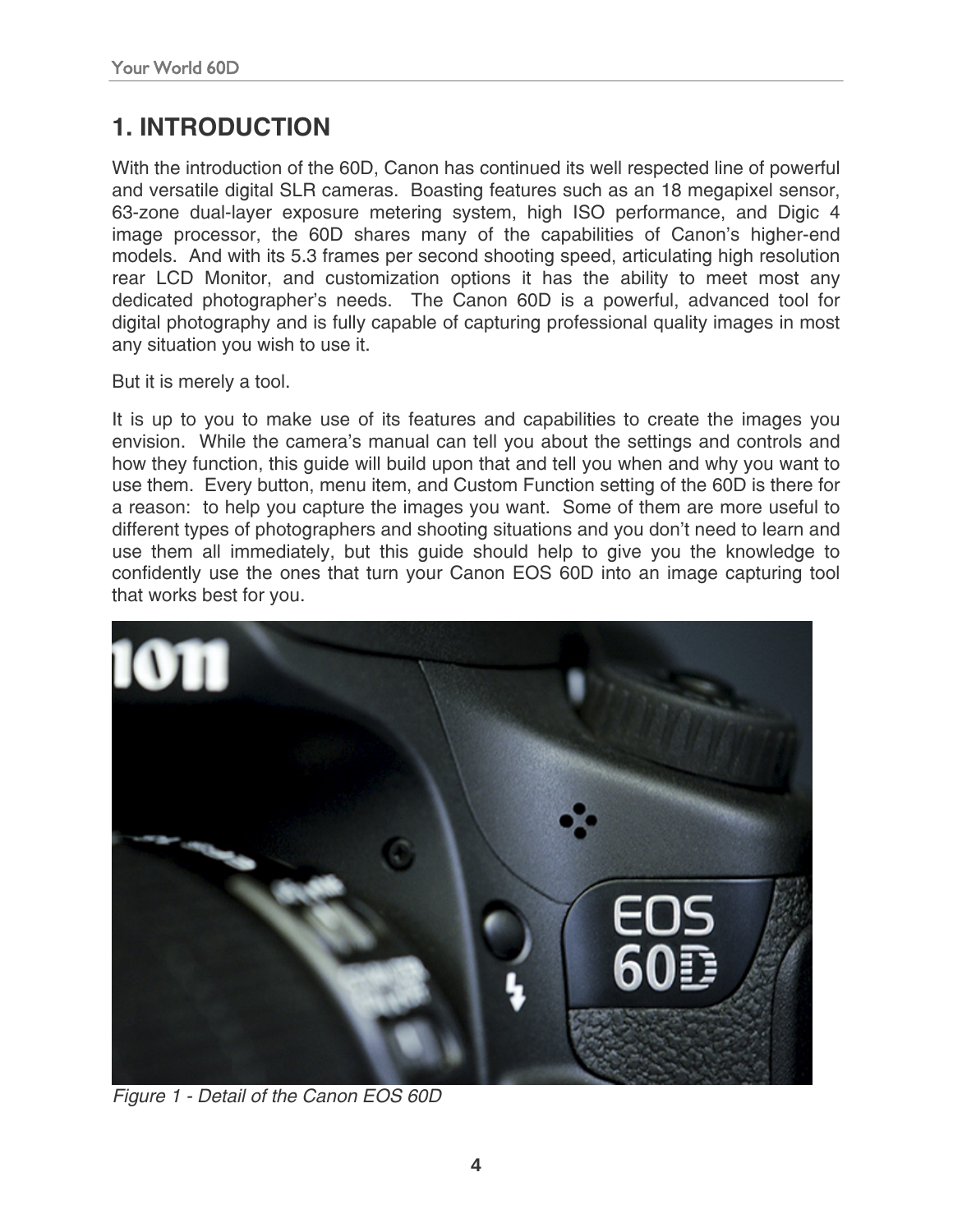#### **Take Control of Your Camera**

Since the camera is a tool to take the images *you* want to take, you can't always allow the camera to make decisions for you. You have to take control of the camera to ensure that you capture exactly the images you intend - by autofocusing where you want, setting the aperture or shutter speed that you want, and obtaining the exposure you want. While the 60D is an intelligent camera, it cannot read your mind and your intentions and does not know that you wish to focus on and properly expose the small blossoms in the foreground, while making the background appear out of focus, and the branches to be caught still and not be blurred from the motion of the wind, on this bright, sunny day (see *Figure 2*). You have to tell the camera to do all of this, through the various controls and settings, such as the autofocus AF Mode (focus on the blossoms), the Exposure Metering Mode (properly expose the blossoms), the Aperture setting (the out-of-focus background), the Shutter Speed (freezing the motion of the branches), the ISO (bright day) and the White Balance (sunny day).



*Figure 2 - Japanese Garden, Brooklyn, NY - Autofocus, exposure metering mode, aperture, shutter speed, ISO, and white balance all considered in creating this image. Shutter speed 1/125, aperture f/6.3, ISO 200* 

One has to think about all this stuff for every photo? Well, yes, that is what digital SLR photography is all about. At least if you wish to consistently create dramatic and compelling images. That is why the 60D has all these controls and features for you to make use of. You're not in the realm of point-and-shoots anymore!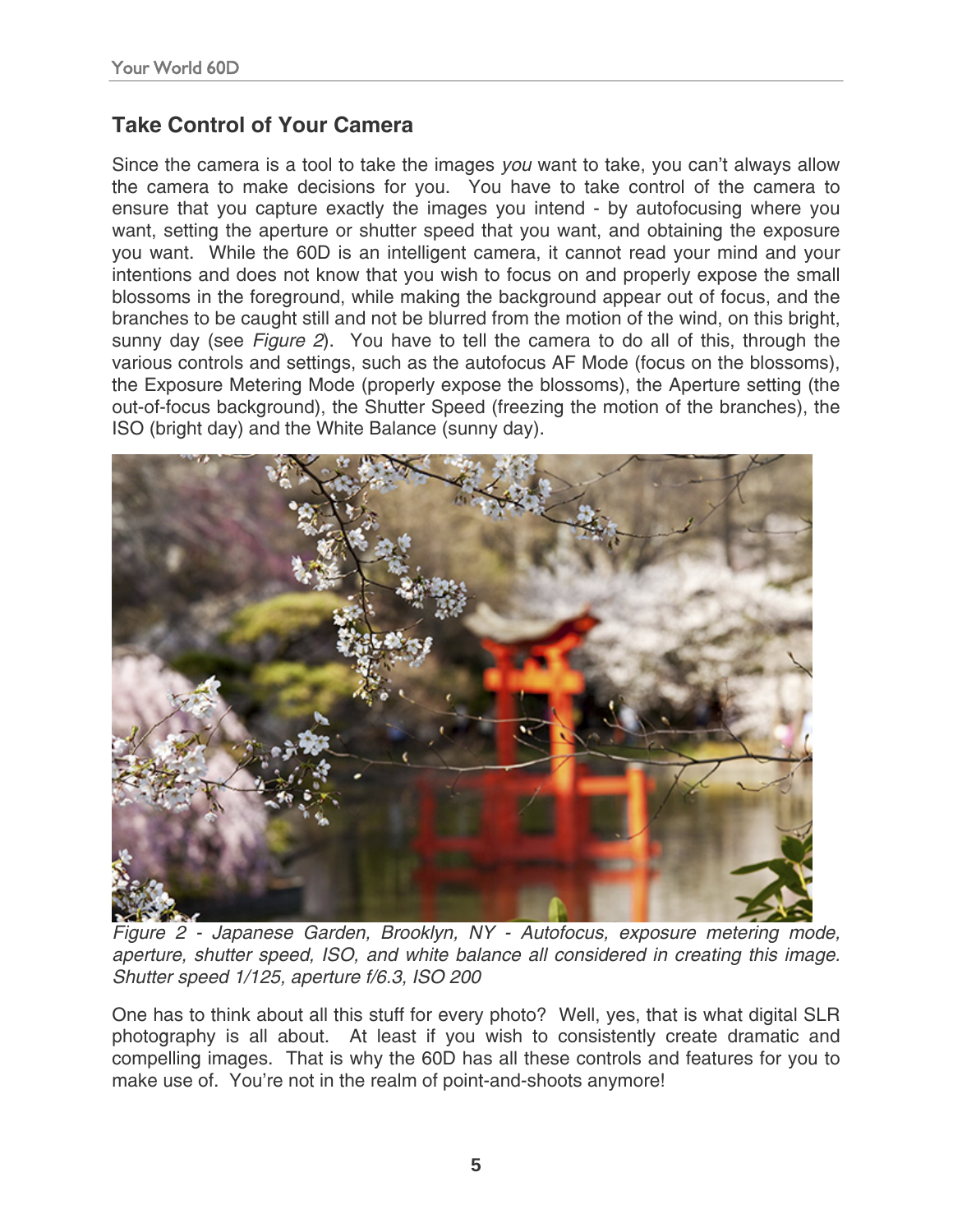Learning to use and get the most out of a versatile dSLR camera like the 60D takes time, practice, patience, mistakes, and experimentation. If you are not yet familiar with all the controls of a dSLR and the exposure concepts of digital photography, don't expect to just pick it all up at once, in one or two readings of a single book. (In fact, you wouldn't want to, as the never ending task of learning and mastering photography is a big part of what it's all about!) Try not to become frustrated when you don't quite understand something or aren't yet getting the results you desire. Instead learn the controls, functions, settings, and concepts bit by bit, try them out in real life shooting situations, and return to this guide, the manual, and other photography books to address questions and problems you encounter. Continue to learn and to photograph often and it should all begin to come together, sometimes slowly and sometimes in rapid spurts of discovery and understanding.

If you have upgraded from an entry level or an older dSLR to the 60D, you should find that many of the basic controls and features are similar. And its additional controls, features and capabilities will more easily help you to capture images and photographs that you may have been limited in consistently attaining before. If you are new to dSLR photography, this book will help guide you through its features, controls, and capabilities. Be sure to take it slowly and patiently and start with the basic features and concepts that I will explain. With practice and experience you will soon be shooting with confidence and can begin to take advantage of the camera's more advanced functions.

#### **Using This Guide**

There are many different ways to use a digital SLR camera and its controls to capture images, and many diverse situations in which photographers work. I'm going to concentrate on the techniques that I believe are the most practical, useful, and effective for the majority of intermediate and dedicated photographers. The settings and controls I discuss can apply to various types of photography including everyday general photography, action, and travel photography. Once you have a firm grasp of the controls, settings, and basic techniques you will have the tools and knowledge to address different issues and challenging situations, and I encourage you to experiment and continue to learn.

Since this guide is intended to help you get the most out of your 60D, it will not go into detail about all the automatic features. The Canon 60D is a sophisticated tool that deserves to be used to its full potential, and that involves taking control of the camera and its functions, which means taking it off Auto, off Program, off automatically selected auto-focus points, off Auto ISO. While this may be more challenging at first, these are the techniques that are necessary to take full advantage of the capabilities of any dSLR including the 60D, and will lead you to having more control and consistency over your image making. Hopefully this will inevitably lead to better images!

This guide is intended to be used with the camera in your hands. That is the best way to directly follow and understand the controls, functions, and settings as they are being explained. It is also intended to be used in conjunction with and in addition to the camera's manual, not to completely replace it, so every bit of information in the *Canon*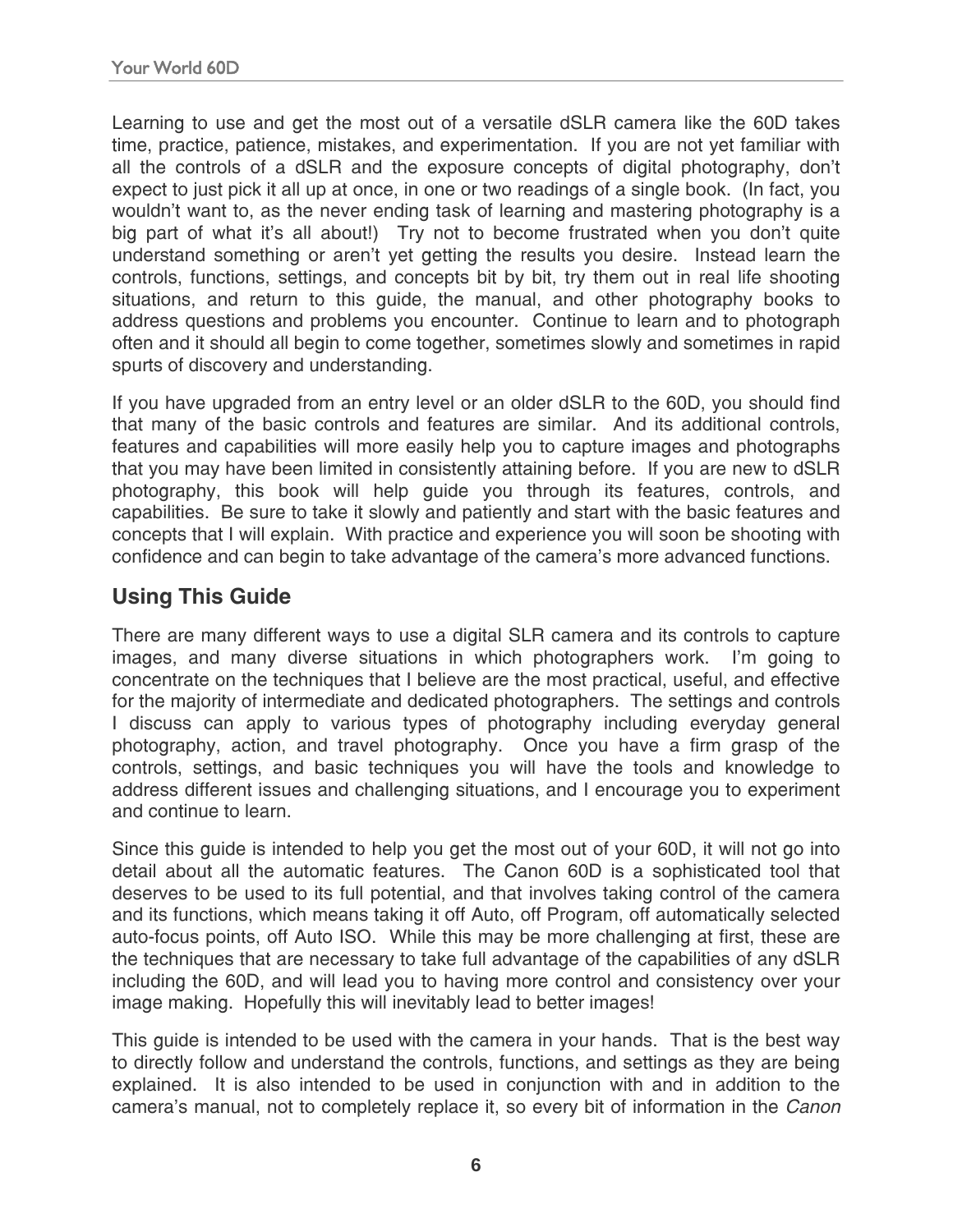#### *Shooting 4 menu - note these all apply only when using Live View*

#### **Live View**

The articulating LCD Monitor screen of the 60D makes Live View more useful than ever for doing close-up macro work, composing a landscape when using a tripod, and for shooting from an unusual point of view such as low to the ground or over your head. And it eliminates the need for an expensive angle finder accessory. Enable, unless you never plan to use this.

#### **AF Mode** (Live View)

This is the autofocus mode that will be used when shooting with Live View. User preference. They each operate a little differently. With *Live Mode* the camera uses the sensor to focus on the area under the large AF Point, and it is sometimes slow and difficult. With *Quick Mode* you use the multiple focus points as displayed on the LCD Monitor, so it is accurate but the camera momentarily interrupts the Live View on the LCD Monitor to flip down the mirror and access the AF sensor. *Face Live Mode* works like *Live Mode* but locates and focuses on faces, kind of like turning your expensive camera into a point and shoot. Generally you should be viewing and focusing though your Viewfinder and not using Live View, so choose the AF Mode that works best in the situations that you might be using Live View, such as macro photography or landscape photography using a tripod. This is discussed further in the **Live View and Movie Focusing** section.

#### **Grid Display** (Live View)

Set this for *Grid 1* for the "rule of thirds" grid to help keep your framing straight and your compositions interesting when working in Live View. Turn it off if you find it distracting.

#### **Aspect Ratio** (Live View)

Leave this at 3:2 unless you want to experiment with 4:3 size or 16:9 widescreen size or 1:1 square frames. However, it is typically best to take your images using the full sensor and crop to a different size in post-production if desired.

#### **Exposure Simulation** (Live View)

*Enable* in order to see the actual (approximate) brightness of the final image on your LCD Monitor.

#### **Silent Shooting** (Live View)

Set to *Mode 1* typically. *Disable* for certain situations as specified in the manual (using a tilt-shift lens or extension tube). If you wish to be super-sneaky, set to *Mode 2* where you press and hold the Shutter Button to take a single shot then hide your camera under your coat and release the shutter to muffle the second sound of the shutter. Note that you can do continuous shooting in *Mode 1* but not in *Mode 2*.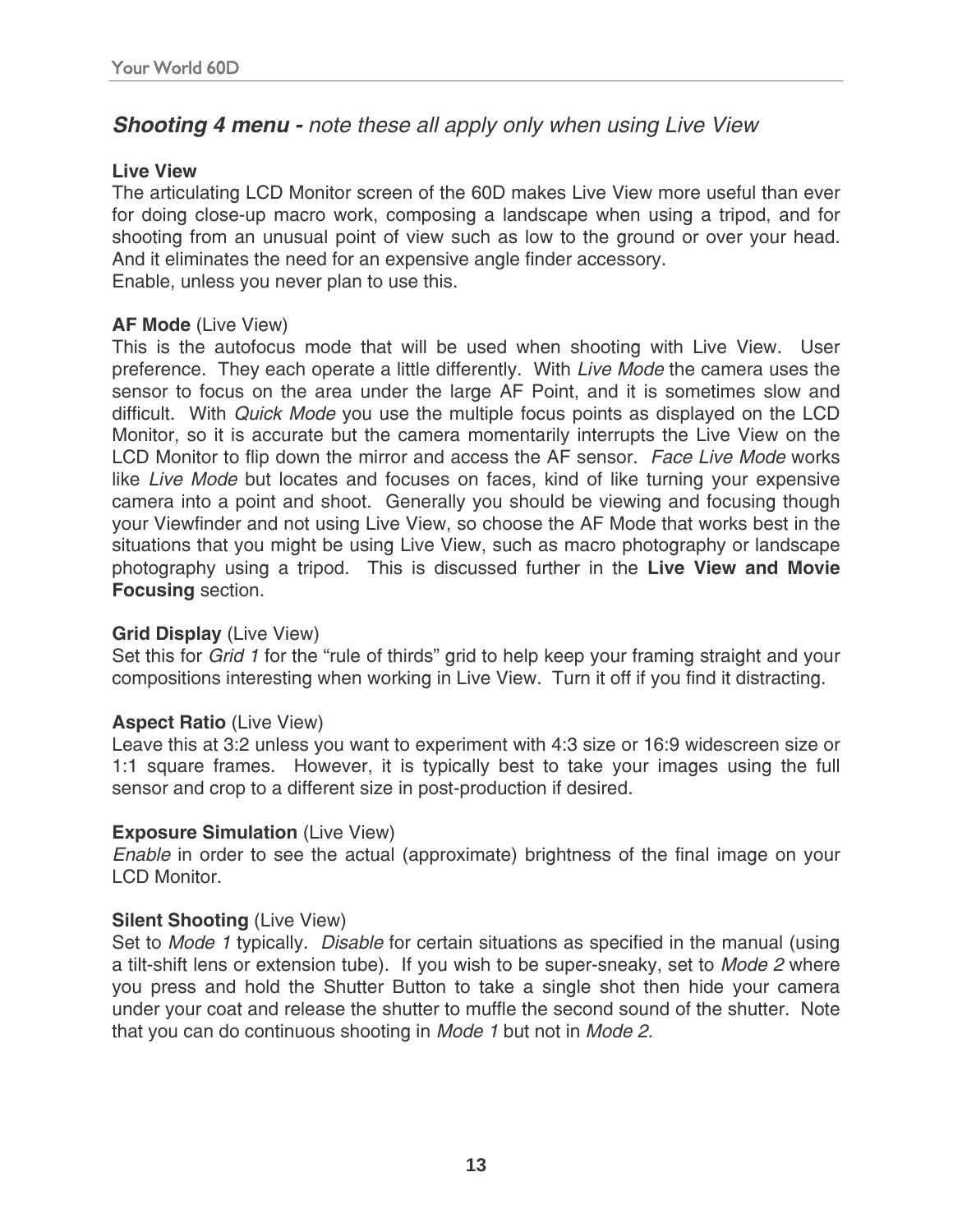60D produces acceptable noise at 1600 and possibly even at 3200. You may prefer to use noise reduction in Photoshop, so I suggest experimenting to see if it is worth using in camera. In the mean time, set it for 0. Note that setting it for Strong will decrease your maximum burst capability.

*recommend: 0* 

#### **C.Fn II-3 - Highlight Tone Priority**

This setting improves the details seen in highlights and helps prevent them from being overexposed or blown-out. It shifts the dynamic range to the brighter end, so you sacrifice some detail in the shadows. It is worth using in certain situations, such as photographing a wedding dress or something very bright or high key where you don't wish to lose the subtle details. However, you probably don't want it on all the time. I would put it in **My Menu** so you remember it is there to use when you need it. Note that when you enable this, the camera will disable **Auto Lighting Optimizer** and will limit your ISO range to 200-6400. More on **Highlight Tone Priority** later. *recommend: 0 - but put in My Menu*

#### *C.Fn III: Autofocus/ Drive*

#### **C.Fn III-1 - Lens Drive when AF Impossible**

This setting tells the camera what to do when it is unable to find focus. It either keeps trying, 0; or it stops trying, 1. I suggest you have it stop trying and either manually focus to help the camera find the right range to work in, manually select your focus point and aim it where you want it, find something with more contrast to focus on, or realize that you are too close to your subject to focus.

*recommend: 1* 

#### **C.Fn III-2 - AF Point Selection Method**

This setting is for telling your camera how you wish to choose your autofocus (AF) point - whether you have to press the AF Button first and then select the point with the Multi-Controller, or whether you select the point directly with the Multi-controller. First, I recommend that you always manually select your focus points so that the camera focuses on what you want it to focus on, not on the closest object or what it thinks you wish to focus on. So that being said, it is much easier to just use the Multi-Controller directly, as setting 1 allows. If you wish to switch to automatic AF point selection, then just press the AF Button and the camera will again select the focus points. More on all this in the **Focusing** section later.

*recommend: 1* 

#### **C.Fn III-3 - Superimposed Display**

This sets whether the active AF point lights up or not when focus is achieved. You definitely want the point to light up so that you know which point is the active one, and that focus has been achieved, so turn this on, 0. *recommend: 0*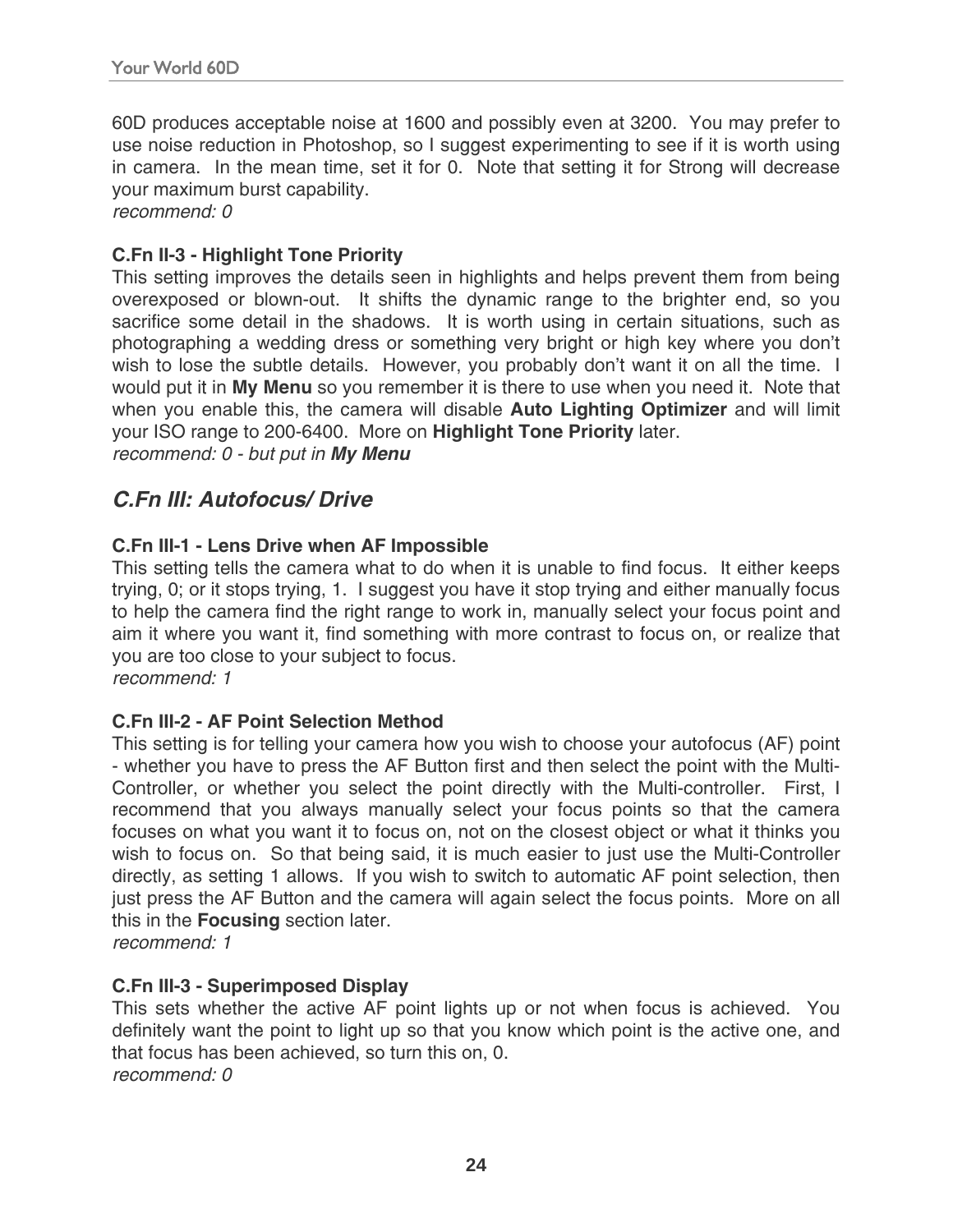to set the aperture. Focus and take the picture. The Exposure Level Mark in the viewfinder will indicate if the scene will be properly exposed (if the line is aligned with 0), underexposed (if the line is on the negative side), or overexposed (if the line is on the positive side). You can adjust the aperture or shutter speed to bring this line to 0, or to your desired level. When the indicator is at 0, the camera believes that is the optimum exposure. However, this may not be the exposure you desire based on how and where you metered the subject or scene, or your creative intentions. This is explained in detail in the **Metering Modes and Exposure** section and should be understood before attempting to use M mode.

When using M mode, the goal is not necessarily to align the Exposure Level Mark with the 0 position, as the camera does not know how you wish to expose the image. You may wish to purposefully over-expose or under-expose the image, or you may be metering off of a certain tone and know you need to compensate a few stops to properly expose it. If you are simply going to use Manual Mode in this method by letting the camera determine the optimum exposure and then manually adjusting the settings to align the line with 0, you can more easily use Av or Tv mode and let the camera automatically do this for you.

#### <span id="page-9-0"></span>**3.5 Metering Modes**

As with most Canon dSLR cameras, the Canon 60D provides you with four different metering modes to choose from, Evaluative, Partial, Spot, and Center-Weighted Average. If you plan to take advantage of them it is important to understand how they differ and when and how to use them in real-life photo situations. The 63-zone metering system of the 60D is an excellent improvement over the metering systems of just a few years ago, and the default Evaluative Metering Mode can be counted on to determine the proper exposure for your images nearly all of the time. But there are situations you may want or need to use the other modes.

#### <span id="page-9-1"></span>**3.5a Evaluative Metering**

This is the default mode for your camera, and it can be used for almost every situation you shoot. Maybe 90% of the time, maybe more. The camera evaluates the entire scene, as divided into 63 zones, and chooses the best exposure based on its algorithms and database of thousands of images. The metering system is so good it can even be relied on for backlit or other challenging lighting situations. An important feature of this mode is that the Canon 60D takes into account the selected or active focus point in its determination of exposure settings. It assumes the active focus point is on your most important subject, so under challenging and critical situations, it is wise to confirm that the camera has chosen the focus point you want (well, this is always wise). Even better, as was previously discussed, you should manually choose the focus point. So in special situations, such as dramatically back-lit scenes or a situation with bright light plus deep shadows, make sure you are not using the center point to focus and meter, and then recomposing to take the shot - because some of the zones that the camera evaluated are now no longer in your shot after recomposing, and other new areas are,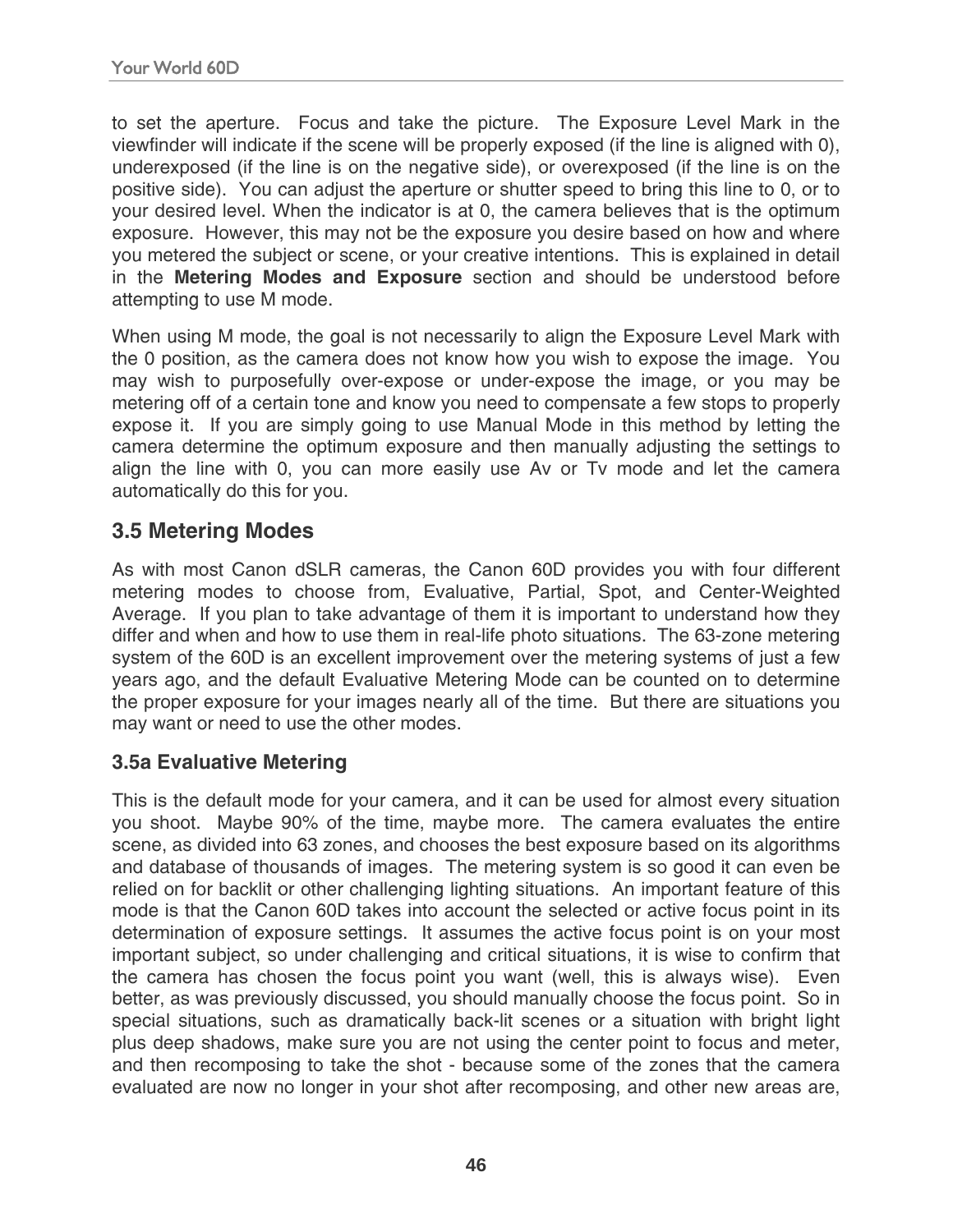so the camera has set the exposure for an scene different than the one you are capturing. This was discussed in the **Exposure** section and with AE Lock.

#### <span id="page-10-0"></span>**3.5b Partial Metering**

This mode meters a small central area, about 6.5% of the viewfinder area of the 60D. The area is approximately a circle that is larger than the spot metering circle you see in the Viewfinder in Spot Metering mode, but not large enough to reach the top and bottom focus points (see *Figure 11*).



*Figure 11 - Harbor, Gloucester, Mass. - Partial and Spot Metering Areas of the 60D - Partial Metering Mode evaluates only the area under the superimposed grey circle to determine the exposure settings. Spot Metering Mode evaluates only the area inside the black circle seen in the viewfinder to determine the exposure setting. Shutter speed 1/400, aperture f/4.0, ISO 100*

This mode is useful where there is a dramatic difference in lighting between the foreground or subject and the background. For example, when your subject is backlit maybe standing in front of a bright window or the sun - and consequently their face is in shadow. I know I said Evaluative Metering Mode can often handle this type of situation, but if you want the face or the subject to be properly exposed and not risk blowing the shot, it is worth it to use Partial Metering mode. Another time to use this is when there is a wide range of light in your scene, from bright sunlight to deep shadows. You will need to determine and lock the exposure settings of a critical area of the scene - a face or a middle tone in the area you want properly exposed (see *Figure 12*). Remember,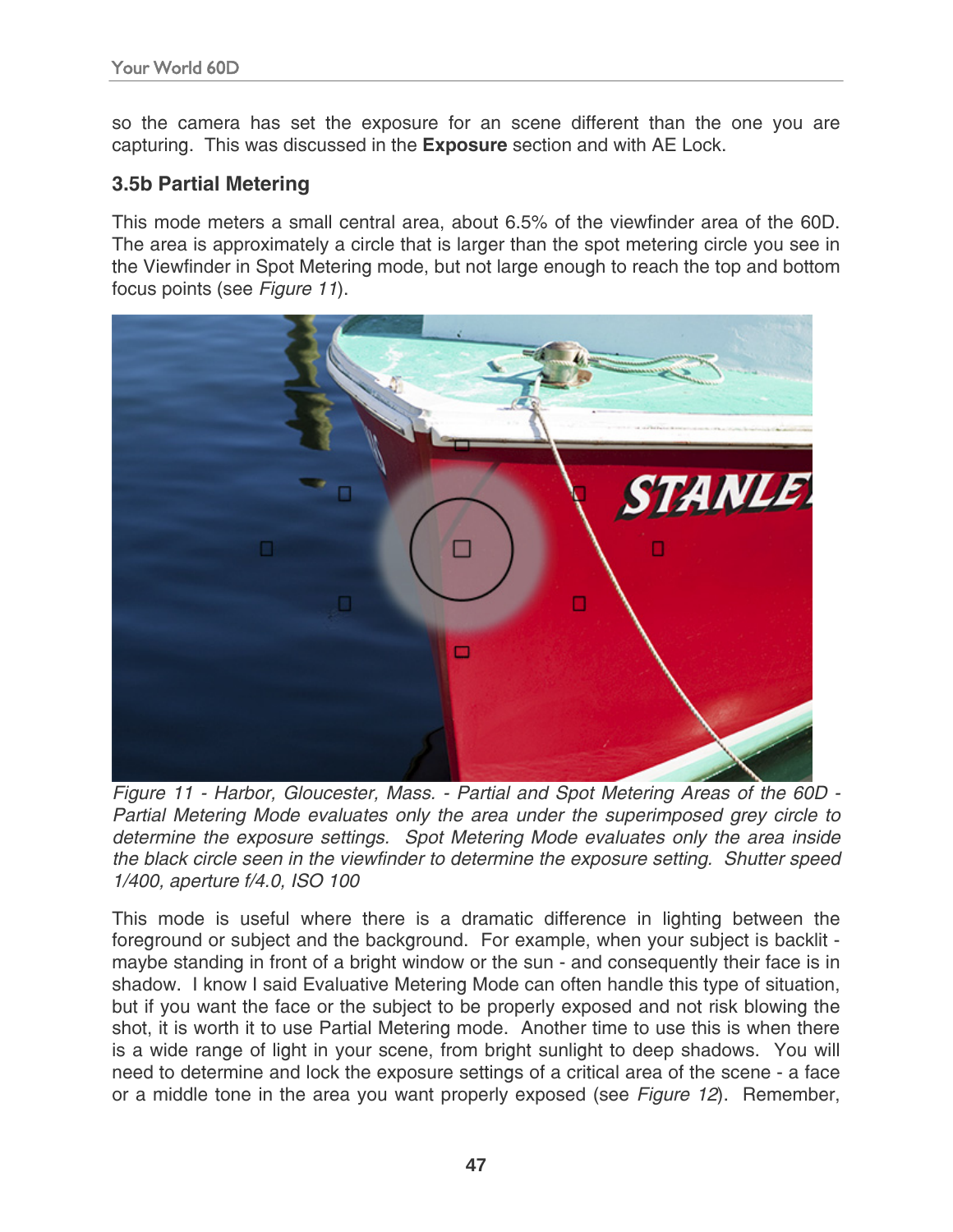this mode is *not* linked to your focus point. The partial area that is metered is always in the center, so meter on a face or middle tone in the part of the scene that is most critical and that you want properly exposed, using the central area of the Viewfinder. Lock in that exposure using **Exposure Lock** (explained below), then focus, recompose and take the shot.



*Figure 12 - Lion Sculpture - Partial Metering used to properly expose for the subject, then focus and exposure locked, and framing recomposed to place subject off center. (Very carefully hand-held at very slow shutter speed.) Shutter speed 1/13, aperture f/4.0, ISO 800*

#### <span id="page-11-0"></span>**3.5c Spot Metering**

This mode meters a smaller center area, approximately 2.8% of the viewfinder area. This area is indicated by the small circle in the center of the viewfinder (see *Figure 11*). So when do you want to use Spot metering? This, again, is useful for scenes with great variation in light and shadow, or in very critical situations. One of the most common ways to use it is when metering for proper exposure on a dramatically lit face or subject, where the proper exposure of that part of the image is critical (see *Figure 13)*.

Or for advanced users, Spot Metering is used to determine the exposure values of several important parts of the scene, and then the desired exposure is determined and manually set using Manual Exposure Mode. If you have ever read about a photographer metering different elements of a scene in order to determine their relationships and place them in exposure "zones," that is related to this technique. In